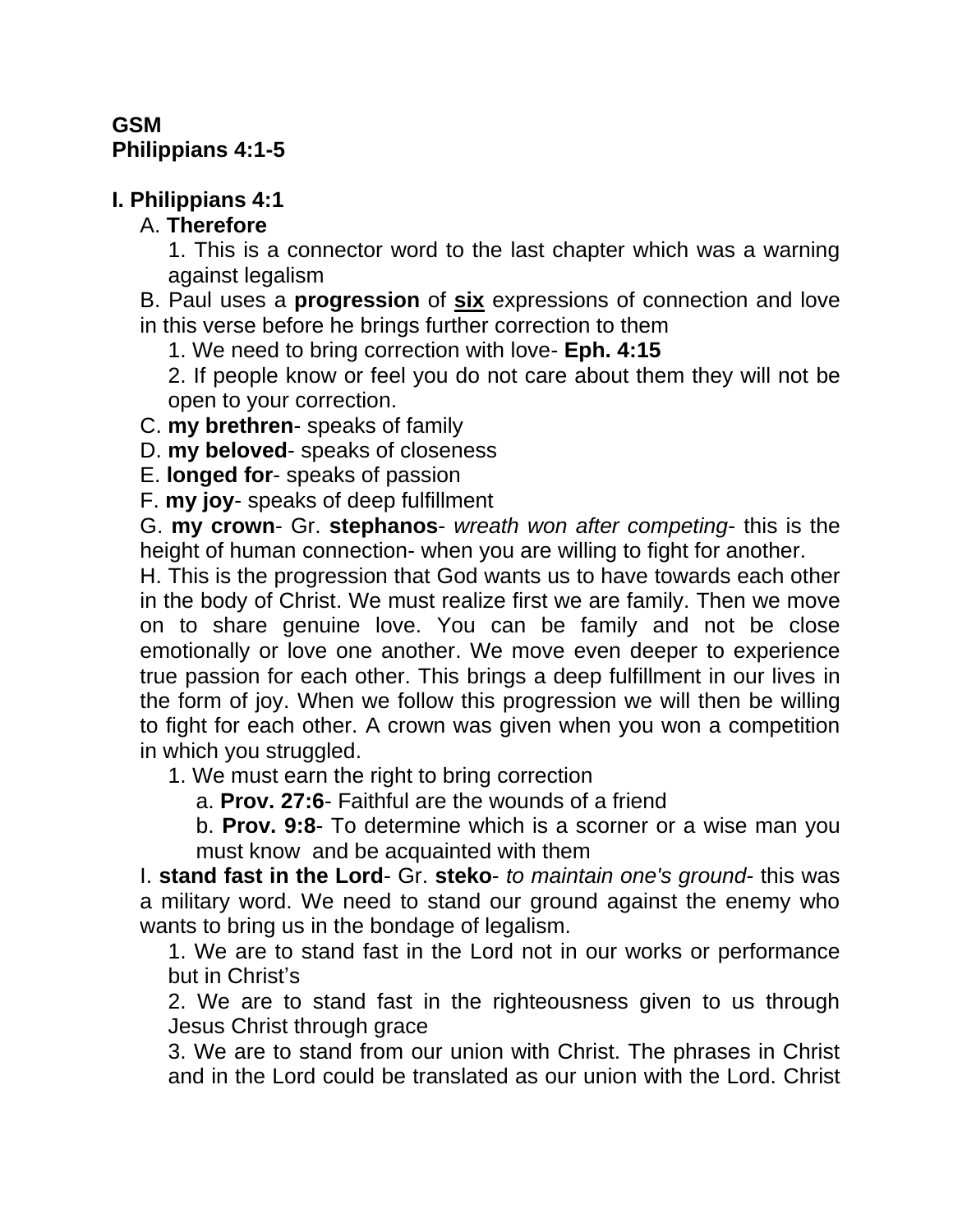is the source of the fruit of the Spirit- love, patience, gentleness, selfcontrol..

J. **my beloved**- Paul **repeats** this for the second time in the verse. He really wants these saints know that he is bringing correction out of his great love for them. Paul is about to bring correction to the problem of disunity that is in the congregation and he is about to deal with two ladies by name who are causing a big stir and problem in the congregation.

#### **II. Philippians 4:2**

A. **beseech**- Gr. **parakaleo**- *to call near* – Paul now directs his attention to and calls out to two women who are fighting and says to them, "**TIME OUT!** Calm down and come over here and let's talk about this!"

B. **Euodias**- *prosperous*- This was a probably a rich and influential lady in the church who had her agenda and opinions that crossed Syntyche

C. **Suntuche**- *pleasant acquaintance*- This lady probably was a mixer and a very social woman who had her agenda and opinions which crossed Euodias

1. These two ladies were acting in the flesh and they were acting like their names look like- "**you odious**!" and, "**soon touchy**!"

#### D. **be of the same mind**

1. How can we have the same mind when we have different opinions and different agendas? The answer is found by the next phrase- "**in the Lord**!"

2. When we are contrary to another we need to go before the Lord in prayer and get His opinion and seek His path of peace.

a. **Rom. 12:18**- As far as it is up to you -live at peace. However, sometimes people will just not be at peace with you no matter what. Sometimes God will call on you to yield.

b. When we think we have won a fight with others, we actually have lost with God and with the enemy! **1 Cor. 6:7**- You already lost and failed when you are fighting to be right!

c. Many people can't stand to just drop a matter or let them selves look like they lost in a disagreement. You can lose an argument by yielding, but you will win with God and the enemy!

1. There are times we are to stand up to those who oppose us but it is for the **greater good** and for the good of **other people** involved. More often or not we fight tooth and nail for our own honor and reputation.

2. The question to ask is, "What would love do?"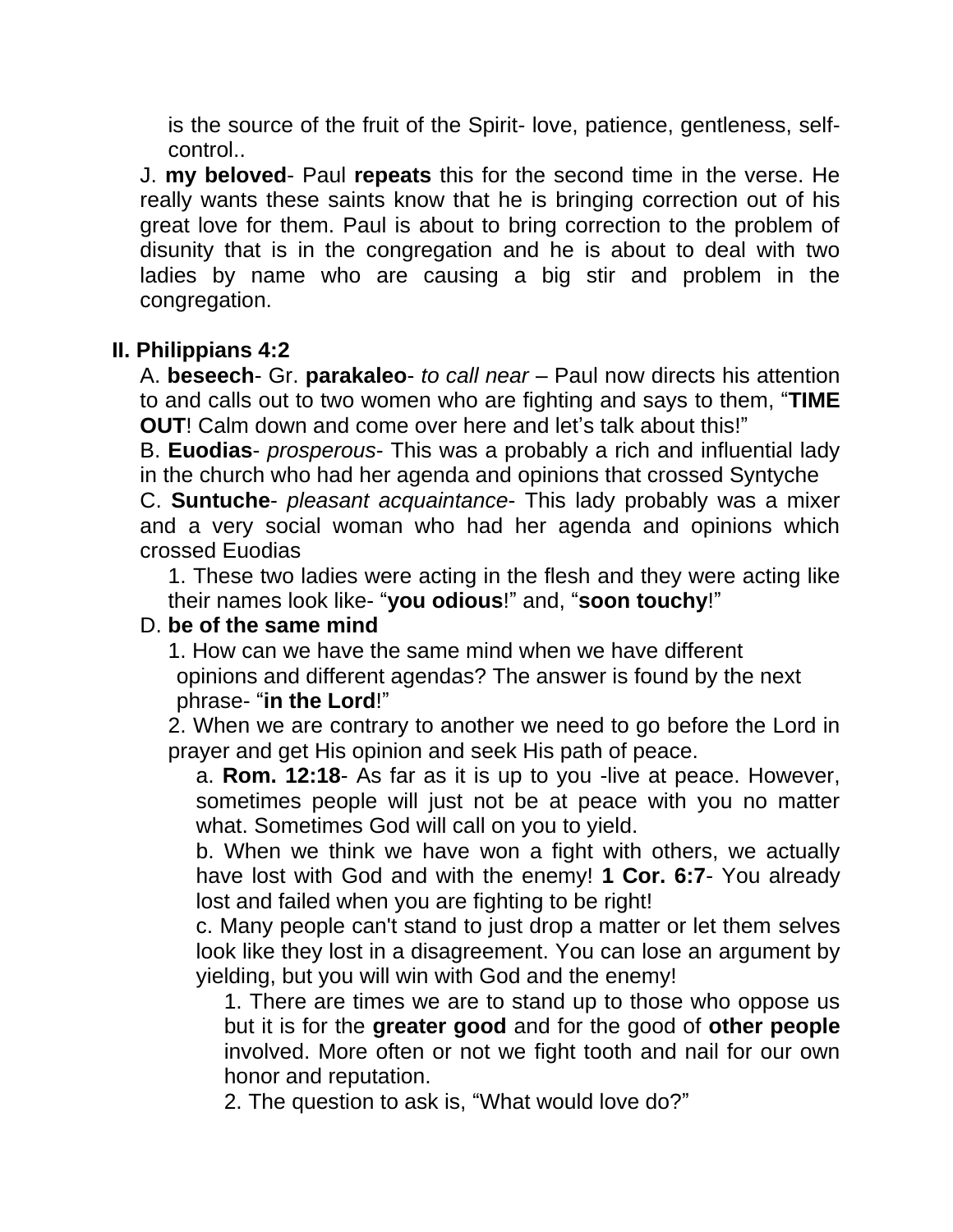### E. **in the Lord**

1. When two believers go before God with their case, God will without fail lead a person to look at where they are wrong in attitude and action instead of where someone else is wrong! It is amazing God is never interested in talking about my wife's mistakes and how she is wrong!

2. A successful marriage is based upon two believers that are open to God and allow Him to point out where they are wrong and then they repent and ask for forgiveness from one another.

3. Do not marry a person who is quick to be offended and slow to forgive. This is why you should not rush into getting married!

#### **III. Philippians 4:3**

A. **true yoke-fellow**- This probably refers to Epaphroditus who was the bearer of this letter back to the Philippians

1. Epaphroditus was a genuine yoke fellow with Paul and labored with him

2. Epaphroditus was of a character who could be a peaceful arbitrator with these two ladies

3. Paul called Epaphroditus as a church leader to get involved with this conflict. We should not butt into conflict with other believers unless we are invited in by them to do so or unless we are a leader in the church and God directs is to get involved for the good of the body.

a. **Prov. 26:27**- If you pull on a dogs ear you will get bit! The same thing will happen when you meddle in a conflict that does not concern you!

B. **who labored with me**- Gr. **sunathleo**- to strive together; to compete-These women strived and competed alongside of Paul, they are now striving and competing with each other! They were treating each other as competitors in a contest. When we get into the flesh we can really stoop low and do childish and foolish things.

C. **with Clement**- possibly the future bishop of Rome a famous early church father- These ladies were used in the past to help the great Apostle Paul and the great future bishop of Rome and now they are in a fight pulling their hair out in a petty fight! This is sad but played out in churches every day.

D. **my fellow-laborers**- Gr. **sungergos-** These two ladies used to be close ministry partners who served as deaconesses but now they have become envious of one another. One of the reasons this has taken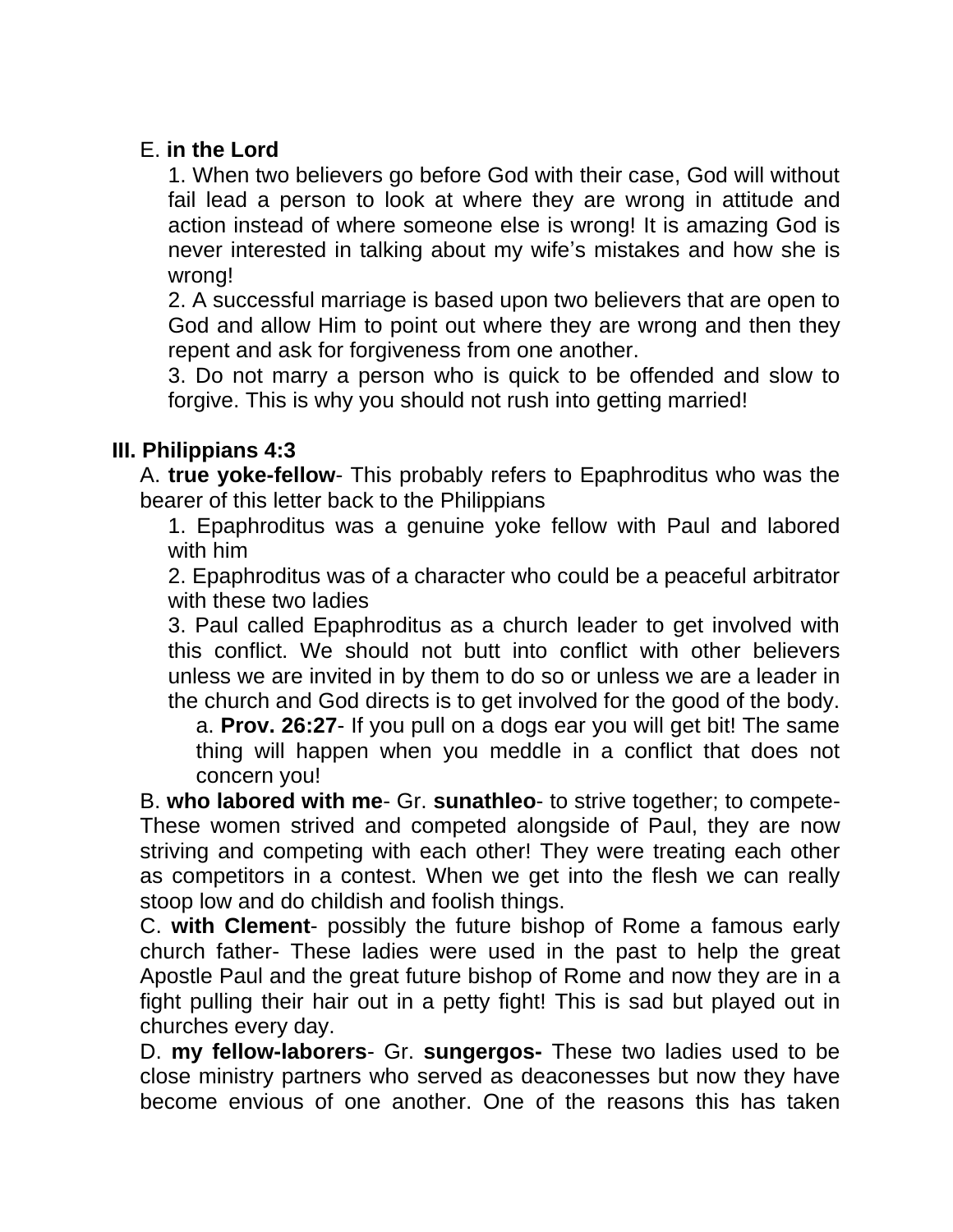place is the presence of legalism entering into the church which gives rise to pride and envy.

E. **whose names are in the book of life**- This is the same book as the Lamb's book of life. Every one's name was written in this book when Jesus died for the sins of the whole world. If one chooses to reject Christ, their name is blotted out of the book

1. **Rev. 3:5**- Those who overcome- this means those who are born again- **[1 John 5:4]**- they will not be blotted out of the book. All unbelievers are blotted out.

# **IV. Philippians 4:4**

# **A. Rejoice in the Lord**

1. This is one of the greatest keys to overcome a nasty attitude towards others- praise and thank God for every good thing in your life both natural and spiritual! Thank Him for forgiving you and being good to you even when you have acted snotty. This will get your self straightened out pretty quick; because once we look at how God has treated us we will be able to treat others the same way.

# **B. Again, I say rejoice**

- 1. Paul could hear these two ladies say, "Ok Paul, good suggestion, we will think about doing that!"
- 2. Paul says, "**AGAIN**, I say, "**REJOICE**!" It was not a good suggestion or a possible solution to their problems. It was a command that would bring resolution to their problems! It was a command for them to start right now!
- 3. To choose to rejoice when our emotions are stirred up, will bring our pride down and our humility up! Pride blinds to one's own faults! Humility receives grace !

### **V. Philippians 4:5**

 A. **Let your moderation**- Gr. **epieikes**- *willing to listen to reason and yield*. Hardness of heart takes place when you stop listening to reason and refuse to yield at all.

- **1.** If we would take James advice we would model this virtue- **James 1:19**
	- a. **Let every person** some think they are God's gift of wisdom that all must listen to. We **all** need to shut up and listen!